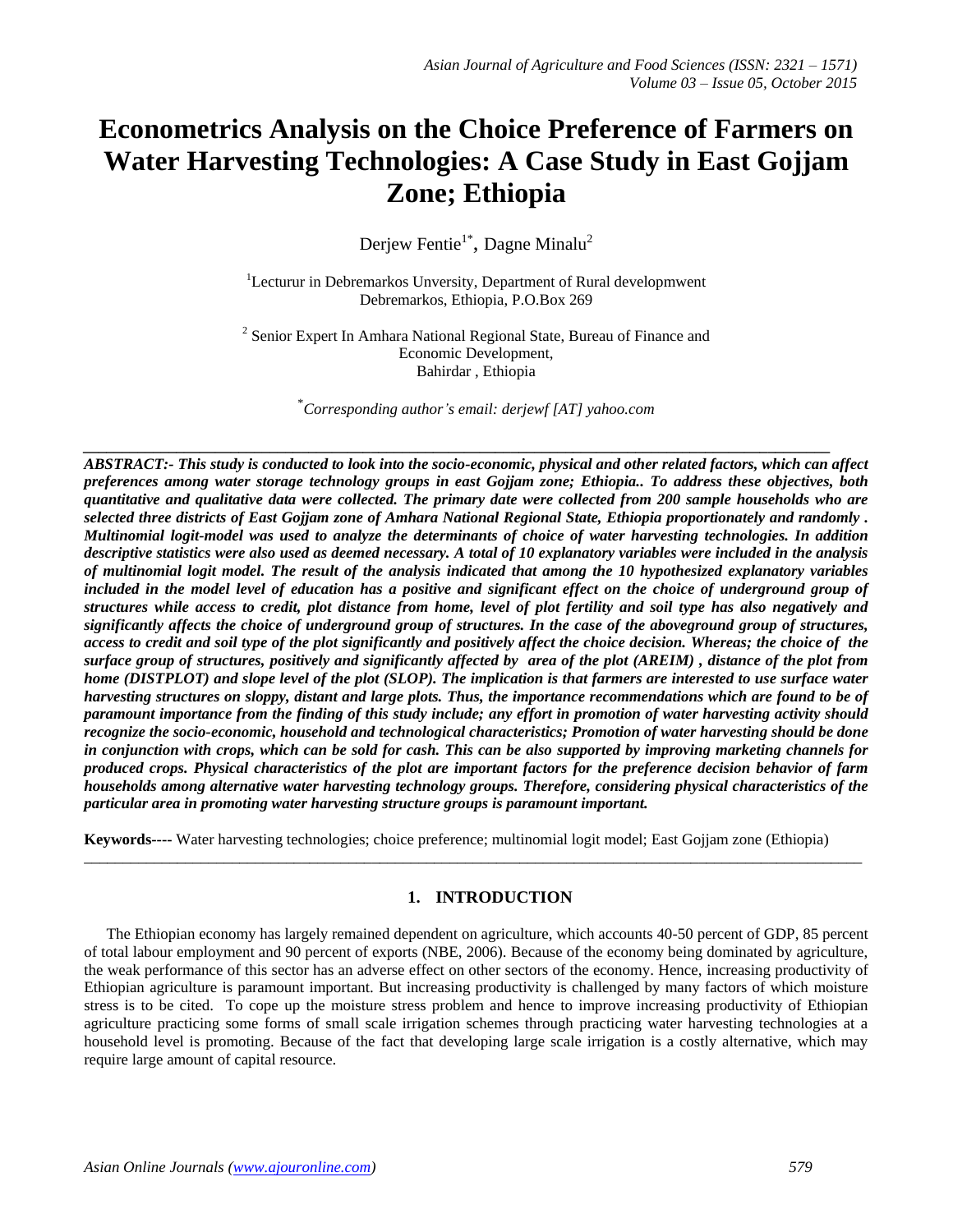The production systems are traditional and subsistence in nature. High rate of population growth, unfavorable natural and policy environment have also been the causes of the inefficiency of agriculture in the country. Moreover, Ethiopia currently depends on rain fed agriculture with limited use of irrigation. The inconsistency in the amount and seasonal pattern of rainfall and its inter annual variation constitute a major cause for frequent failures of crops and scarcity of livestock feed. The annual rainfall distribution in most parts of Ethiopia, including the highlands, is not only uneven but also highly unpredictable in its inter annual variations (Habtamu, 1999).

Water harvesting (WH) has been defined and classified in a number of ways by various authors .According to Reij et al. (1993), water harvesting is usually employed as an umbrella term describing a whole range of methods of collecting and concentrating various forms of runoff (roof top runoff, overland flow, stream flow, etc.) from various sources (precipitation, dew, etc.) and for various purposes (agricultural, livestock, domestic and other purposes). Mekdaschi Studer, R. and Liniger, H., 2013 defined Water harvesting is the collection and management of floodwater or rainwater runoff to increase water availability for domestic and agricultural use as well as ecosystem sustenance. The aim of water harvesting is to collect runoff or groundwater from areas of surplus or where it is not used, store it and make it available, where and when there is water shortage. This results in an increase in water availability by either (a) impeding and trapping surface runoff, and (b) maximising water runoff storage or (c) trapping and harvesting sub-surface water (groundwater harvesting, also see Box 6). Water harvesting makes more water available for domestic, livestock and agricultural use by buffering and bridging drought spells and dry seasons through storage.

The water harvesting facilities can vary in shape, size, functions, uses of water, and in local names. The choice of system therefore will depend on a number of technical and economic considerations such as space availability, local traditions for water storage, cost of purchasing new tank, cost of materials and labour for construction, materials and skill available locally, and ground conditions. Accordingly, such structures are grouped as underground tanks (dom shaped and cylindrical structures of excavated tanks, dugouts or cisterns which serve the purpose and have the greatest potential for cost savings), aboveground tanks (usually meant for roof top rainwater collection designs usually complained for higher cost) and surface ponds.

An empirical study made by Rogers and Shomaker (1971), defined adoption as the decision making process in which an individual passes from first hearing about an innovation to final adoption and this decision of adopting a new technology or not hinges upon a careful evaluation of a large number of technical, economic and social factors. The success or failure of any rainwater harvesting technology (WHT) will ultimately depend on the degree of acceptance by the users of the land. It is essential that the needs and aspirations of the users of the land are clearly understood and fully provided for in the planning, designing and implementation process. Efficient resource utilization can be judged very easily where water harvesting is a means of profit (Martison et al., 2001) which is difficult to judge in case where the water harvested is essential for survival.

Though people in some parts of the world where water shortage exists have successfully utilized water-harvesting systems, its application is still low in Ethiopia. A priority concern in the marginal areas of Ethiopia is food security, which can be achieved through the development of technologies relevant to dry-land farming with a strong component of water management. Even though, the technology is politically recognized, it is new to most development workers and even for the government personnel. Hence there are inadequate strategies, human resources and policies for its promotion (Ngigi, 2003).

Water is most crucial resource for sustainable agricultural production in the dry land/rain fed areas. However the major part of the rain water coming over the farmers field in these areas goes away unused as runoff. The runoff does not only cause loss of water but it also washes away precious top soil (ICAR, 2009). On the contrary,

The income of farmers is highly dependent on crop and livestock production but it is highly affected by erratic rain fall. Its effects is explained by a decline in productivity in both crop and livestock production. This shows the importance of use of water harvesting technologies to solve the problem of decline productivity due to erratic rain fall. But, for a waterharvesting project to be successful, the society must possess a high degree of individual commitment (FAO, 1994).

To introduce the technologies the nation has made efforts in past years. Given this state of facts, analysis of the issue of what specifically determines the farmer's preferences among water storage technology groups is very important and relevant to formulate policy options and support system that could be accelerate the use of water harvesting technologies. Therefore; this study was conducted in East Gojjam Zone Amhara Region with the objectivies of (i) to identify Water Harvesting Technologies implemented in the area (ii) identify the determinants of choice preference of farmers among Water Harvesting Technologies in the study area.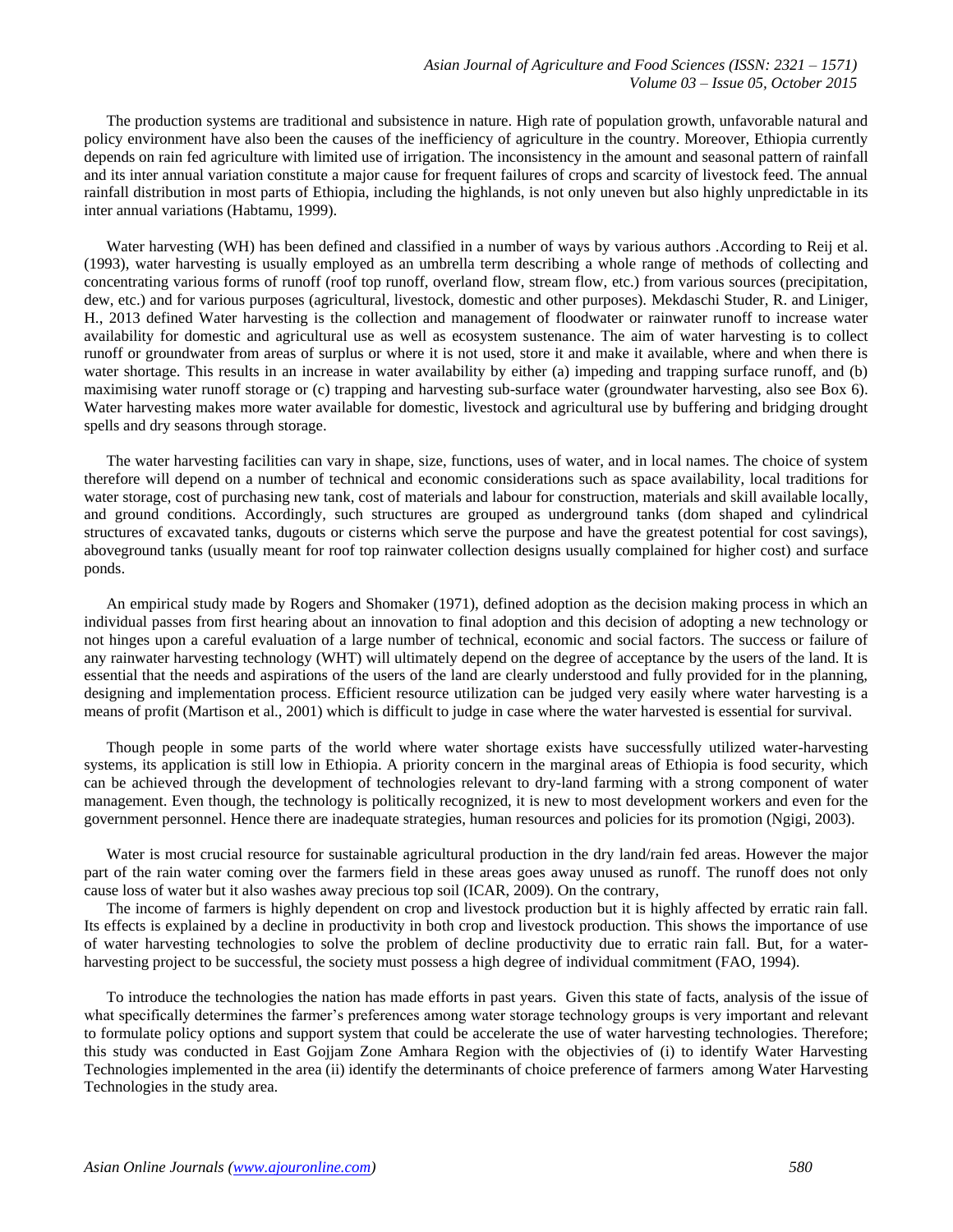#### **1.1.Empirical Studies**

Many researchers and experts in the field of natural resources conservation and water harvesting forwarded their reasons about different factors that affect the willingness of farmers to participate and efficiently use water-harvesting works. As mentioned in CTA (2000) widespread adoption of water harvesting techniques by the local population depends on cost and simplicity of the technology for implementation and maintenance.

Liniger et al., 2011 also stated that in Sub-Saharan Africa, the most important adoption drivers of water harvesting were found to be yield increase and accessibility to information, followed by secure land tenure. Furthermore, it is important to ensure genuine participation of resource users alongside professionals during all stages of implementation to integrate all viewpoints and ensure commitment (Mekdaschi Studer, R. and Liniger, H., 2013).Often weak approaches and extension have led to poor adoption rates. Water harvesting technologies need to be adapted and fine-tuned to the local natural, socioeconomic and cultural environment. Adaptation of standard designs to actual site conditions requires skill and experience, which often will determine the success of the water harvesting practices.

Mekdaschi Studer, R. and Liniger, H., 2013 also stated that Adoption rates of WH generally remain low. However, some practices such as rooftop WH or certain microcatchment technologies such as planting pits and contour bunds and macrocatchment technologies such as earth dams have spread and continue to do so. Water harvesting technologies recommended for up scaling must be profitable for users and local communities, and technologies must be as simple and inexpensive as possible: and easily manageable also. Without security of land tenure, water rights and access to markets, land users remain reluctant to invest labour and finances in WH. Cost efficiency, including short and long-term benefits, is another key issue in the adoption of WH practices. Resource users are naturally more willing to adopt practices that provide rapid and sustained pay-back in terms of water, food or income.

Molla,T. 2005 on his study on farmers' response and willingness to participate in water harvesting practices found that farm plot characteristics such as type of soil; slope ; distance from residence determines the preference decision of users among water harvesting technology groups

## **2. METHODOLOGY**

## **2.1. The Study Area**

East Gojjam zone is one of the eleven zones of the Amhara regional state which is located in the northern part of Ethiopia. The administration zone is bounded by west Gojjam to the west; by Oromia region (wellega) to the south; wello zone to the east and South Gonder zone to the north.The area has a total area of 14705.36 sq. km, with an altitude ranging from 800 to 4070 m.a.s.l. Its topography is estimated to be 48% mountainous, 12% rugged and 40% gentle slope. It has also four agro climatic zones namely kola, Woinadega, Dega and Wirch covering 16%, 37%, 45% and 2% of the total area, respectively. It receives a mean annual rain fall of 900 to 1800 mm and annual temperature of 8 to 27co The Zone is divided in to 16 districts and 2 urban administrative with a total of 382 kebeles of which 36 are urban kebeles. The estimated land use pattern of the zone shows that 33.67% is used for cultiviation,11.7% for grazing, 20.6% for forest bushes and shrubs and The rest 34.03% is used for other purposes & including unused land (ZODA,2012)

Agriculture, like in the other parts of Ethiopia is the main source of income for the community in the study area. The zone is characterized by mixed farming where the rural population of the zone is dependent on both crop and livestock production for their livelihood. Due to the increasing population pressure, the amount of land a household uses decreases from time to time. Due to this reason many farmers are forced to make deforestation and use of grazing land in search of additional arable land. This has led to plough undulating areas and ended up with sever soil erosion.

The agriculture extension service in the zone mainly focuses on providing basic agricultural trainings, teaching and demonstration about the use of agricultural inputs, forest development, soil conservation and livestock production aspects. The major source of agricultural credit to the farmer is the regional government that receives loan from commercial banks by providing its annual development budget as collateral. The actual credit provision is undertaken through cooperatives and Amhara Credit and Saving Institution (ACSI). Yet, availability of fertilizer, improved seeds and credit at the required time and place particularly for remote and inaccessible areas are the major problems encountered to boost agricultural production and productivity. In addition; nowadays uneven distribution of rain fall/erratic rain affects the production system of farmers.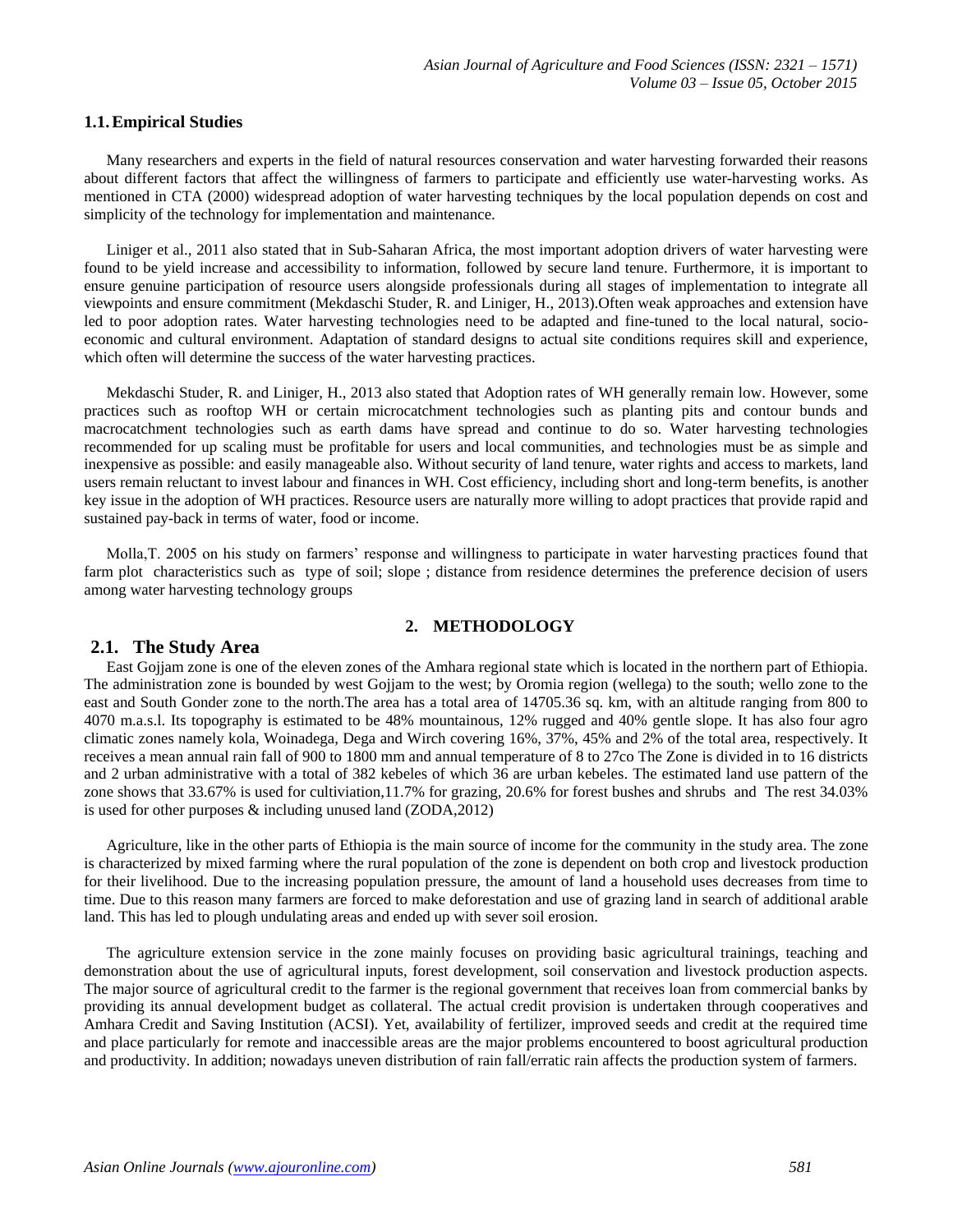According to the discussion with soil and water conservation experts, water harvesting technologies are introduced and implemented by farmers in the study area. However, the management and utilization of the technology by the used famers needs very much follow up to make it effective. The supply of type technologies with the interest of users would also needs consideration.

## **2.2.Hypothesis**

Many researchers and experts in the field of natural resources conservation and water harvesting forwarded their reasons about different factors that affect the willingness of farmers to participate and efficiently use water-harvesting works. Based on literature reviewed and authors experience the following independent variables were hypothesized;

**Education level (EDUC):** Education level of the head of the household help farmers to easily get, analyze, and interpret information (Dasgupta, 1989) about water harvesting storage structure groups based on different characteristics of each group. In addition to their indigenous knowledge, this further assist educated farmers to choose the technology groups, which are most appropriate to their socio-economic and other household characteristics. As mentioned in the literatures review section, water storage groups have their own pros and cones. Some are convenient; others can be built at a relatively lower cost. Thus, educated farmers can compare the pros and cones of each group and can choose one based on some criteria. Therefore, it is difficult to determine a priori the impacts of education on choice decision for water storage technology groups.

A**rea of plot implemented (AREIM):** This variable refers to the area of a particular plot, which was selected for constructing water storage structures by a sample household. As mentioned before, the analysis of the choice decision between technology groups is made at a plot level. Rees (2000) mentioned aboveground and surface pond structure groups are generally demanding a large area for their construction. Therefore, this variable may serve as an input to choose between water storage technology groups. As aboveground and surface pond structure groups require relatively large area, the area of the plot on which water storage structure has to be built is expected to relate positively with these structures. However, plot area is expected to correlate negatively with the underground type of structure group.

**Distance of the plot from residential house (DISTPLO):** Distance of a plot from homestead is expected to highly affect the technology types to be selected. Those technology groups, which need day to day follow up, should necessarily be built near home (Martinson et al., 2001). In addition, aboveground structures are usually built near residence to collect water from roofs. Hence, distance matters for choosing water storage structures. Therefore, it is expected that distance of the plot may relate negatively with aboveground and underground structure groups and positively with surface pond type structure groups.

**Ownership of the plot (OWNPLO):** Ownership of the plot may affect the choice decision of farmers for alternative water storage technology groups. Rees (2000) remarked that one of the pros of aboveground structures is that it can be constructed from lighter materials so that they can be carried from place to place. Those farmers who hire others land may need to construct easily movable aboveground structure groups. On the other hand, farmers working on their plot are expected to construct stable and long lasting structures. These may be underground and surface pond structure groups. Thus, ownership of the plot is expected to have positive impact on the choice decision of farmers for underground and surface pond structure groups.

**Fertility of the plot (FERTILIT):** This variable refers to the fertility status of a particular plot. It assumes a value 1 if the plot is highly fertile, a value 2 represents medium fertility status and a value 3 was assigned to represent low fertility level of the plot. Most underground structure groups are usually built for the purpose of crop production but aboveground and surface pond structure groups can in addition serve for storing water for drinking purpose for human beings and animals respectively. However, this does not mean that underground structure groups can never serve the purpose of storing water for drinking purposes. Thus, fertility status of a plot is expected to correlate negatively with the underground structure groups and positively with the other two groups.

**Total Tropical Livestock Unit (TLU):** As a household owns large livestock unit, it may be interested to invest in convenient but costly projects, such as aboveground structure groups. Martinson et al. (2001) categorize aboveground structures as generally convenient and costly than underground and surface pond structure groups. Therefore, livestock ownership is expected to positively affect the choice decision of the aboveground technology groups and negatively correlated with the underground and surface pond technology groups.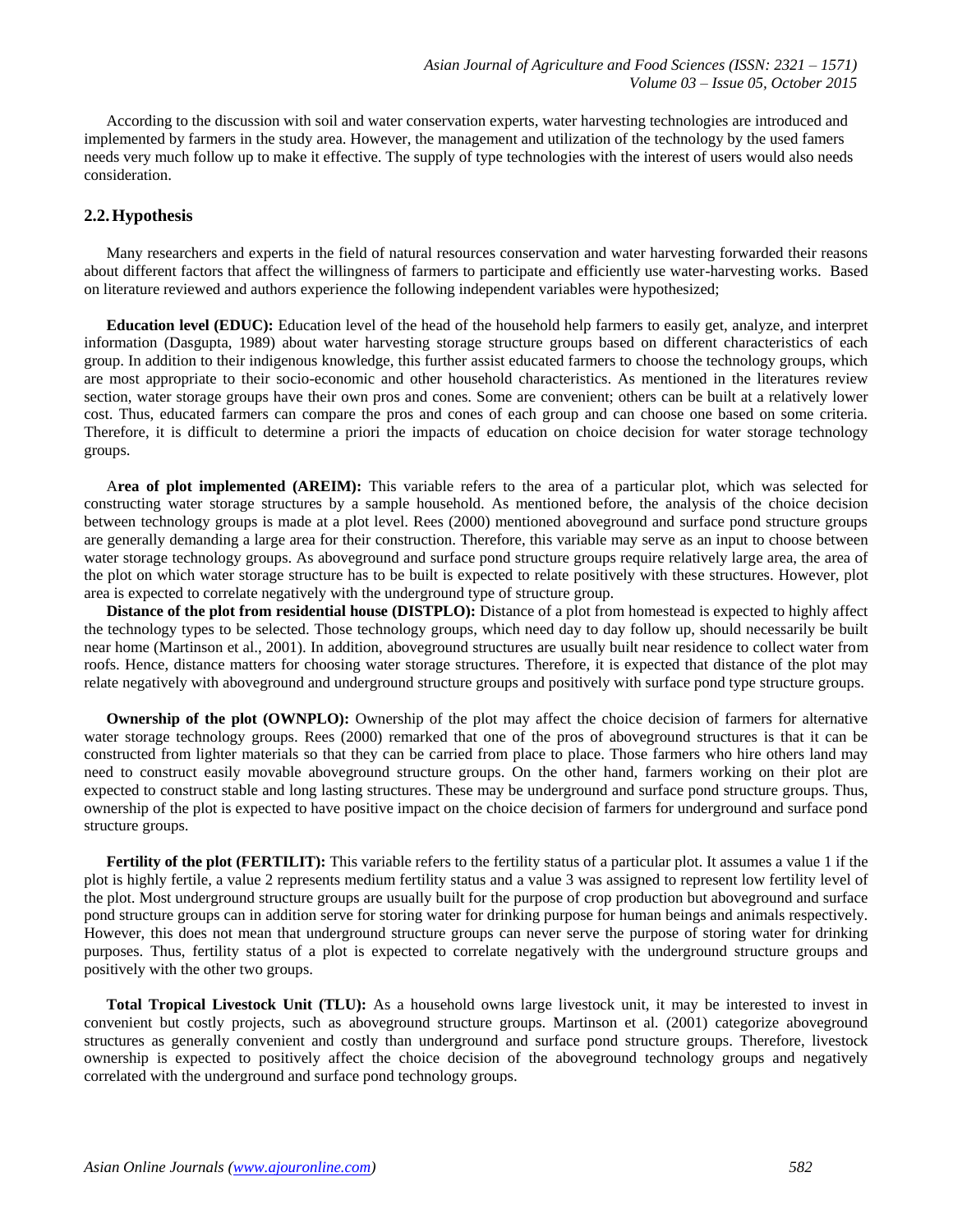**Labour Availability (LABORAVA):** Water harvesting is a labour demanding practice. Constructing water storage structures, watering the plants, protecting the water from evaporation and the like practices require labour. This variable represents availability of labour in adult equivalent ratios. Hence, a farmer who has large labour units is expected to prefer those technology groups, which require larger amount of labour, such as surface pond and underground technology groups (Martinson et al., 2001). Therefore, it is hypothesized that availability of labour may be associated positively with the choice decision of farmers for underground and surface pond structure groups and negatively with aboveground technology groups.

**Access to credit of the household (ACCR):** In addition to its larger labor requirements, water harvesting practices require huge amount of money. Some technology groups require relatively huge amount of financial outlay than others, with a typical example being aboveground structure groups (Rees, 2000; Martinson et al., 2001). Hence, access to credit is anticipated to go negatively related to the choice decision for underground and surface pond water storage technology groups. However, a farmer with critical shortage of money may not desire to decide to construct costly technology groups such as aboveground technology groups. Thus, Access to credit is expected to affect positively the choice decision for aboveground technology groups. It is expected to affect the choice decision for underground and surface pond structure groups negatively.

**Slope of Plot of Land Owned (SLOP):** Water harvesting is not recommended for areas where slopes are greater than 5% due to uneven distribution of runoff and large quantities of earthwork required which is not economical (FAO, 1994). Hence, the steepness or flatness of a plot may affect the water storage types to be selected. Due to the aforementioned reasons, flat type of topography is suitable to build underground and surface pond structures, while there is no so much consideration about the slopes to construct aboveground structures. Thus, slope can be taken as a variable to conduct empirical studies about the decision of farmers to choose among water storage technology groups. The value 1 represents steep topography, the value 2 represents medium and 3 was assigned to represent flat topography. Hence, slope is hypothesized to influence the choice decision for underground and surface pond technology groups positively. However, it is difficult to decide a priori the relationship between the slope of the plot and the choice decision for aboveground structure groups.

**Soil Type (SOILTYP):** For this particular variable, the value 1 was assigned to represent red Soil category, while 2 and 3 represent black and gray soil categories, respectively. The type of soil is expected to affect the type of structure to be selected for construction in a particular area. Surface pond structures are usually constructed in black soils. On the other hand, red type of soil cannot be easily cracked. So that it is more suitable to construct underground water harvesting structure types. Hence, the type of soil is expected to affect positively the choice decisions for surface pond and aboveground structure groups. It was hypothesized to negatively affect the choice decision for underground structure groups.

| Table 1. Definitions and units of measurement of variables included in the multinomial Logit model |                 |            |                                                               |  |
|----------------------------------------------------------------------------------------------------|-----------------|------------|---------------------------------------------------------------|--|
| Variable                                                                                           | Variable code   | Type<br>of | Unit of measurement                                           |  |
|                                                                                                    |                 | variable   |                                                               |  |
| <b>Education</b> level                                                                             | <b>EDUC</b>     | Dummy      | 1, if the house hold head is literate (read and write) and    |  |
|                                                                                                    |                 |            | 0. other wise                                                 |  |
| Area of plot implemented                                                                           | <b>AREIM</b>    | Continuous | Measured in hectare                                           |  |
| Distance of the plot from                                                                          | <b>DISTPLO</b>  | Continuous | Measured in minutes                                           |  |
| residential house                                                                                  |                 |            |                                                               |  |
| Ownership of the plot                                                                              | OWNPLO          | Dummy      | Ownership of the plot $1 =$ owned $0 =$ otherwise             |  |
| Fertility of the plot                                                                              | <b>FERTILIT</b> | Dummy      | Perceived fertility status of the specific plot taking values |  |
|                                                                                                    |                 |            | $1 =$ fertile 2 = medium 3 = low fertile                      |  |
| <b>Total Tropical Livestock Unit</b>                                                               | TLU             | Continuous | Measured in tropical livestock unit (TLU)                     |  |
| Labour Availability                                                                                | <b>LABORAVA</b> | Continuous | Measured in adult man equivalent                              |  |
| Access to credit                                                                                   | <b>ACCR</b>     | Dummy      | 1 if the farmer responded as he has access to credit and 0    |  |
|                                                                                                    |                 |            | otherwise                                                     |  |
| Slope of a plot                                                                                    | <b>SLOP</b>     | Dummy      | Slope of the plot $1 =$ steep $2 =$ medium $3 =$ flat         |  |
| Soil Type of a plot                                                                                | <b>SOILTYP</b>  | Dummy      | Soil type of the plot $1 = red$ 2 = black 3 = gray            |  |

The definition and units of measurement of explanatory variables used in the multinomial logit model is presented in Table 1.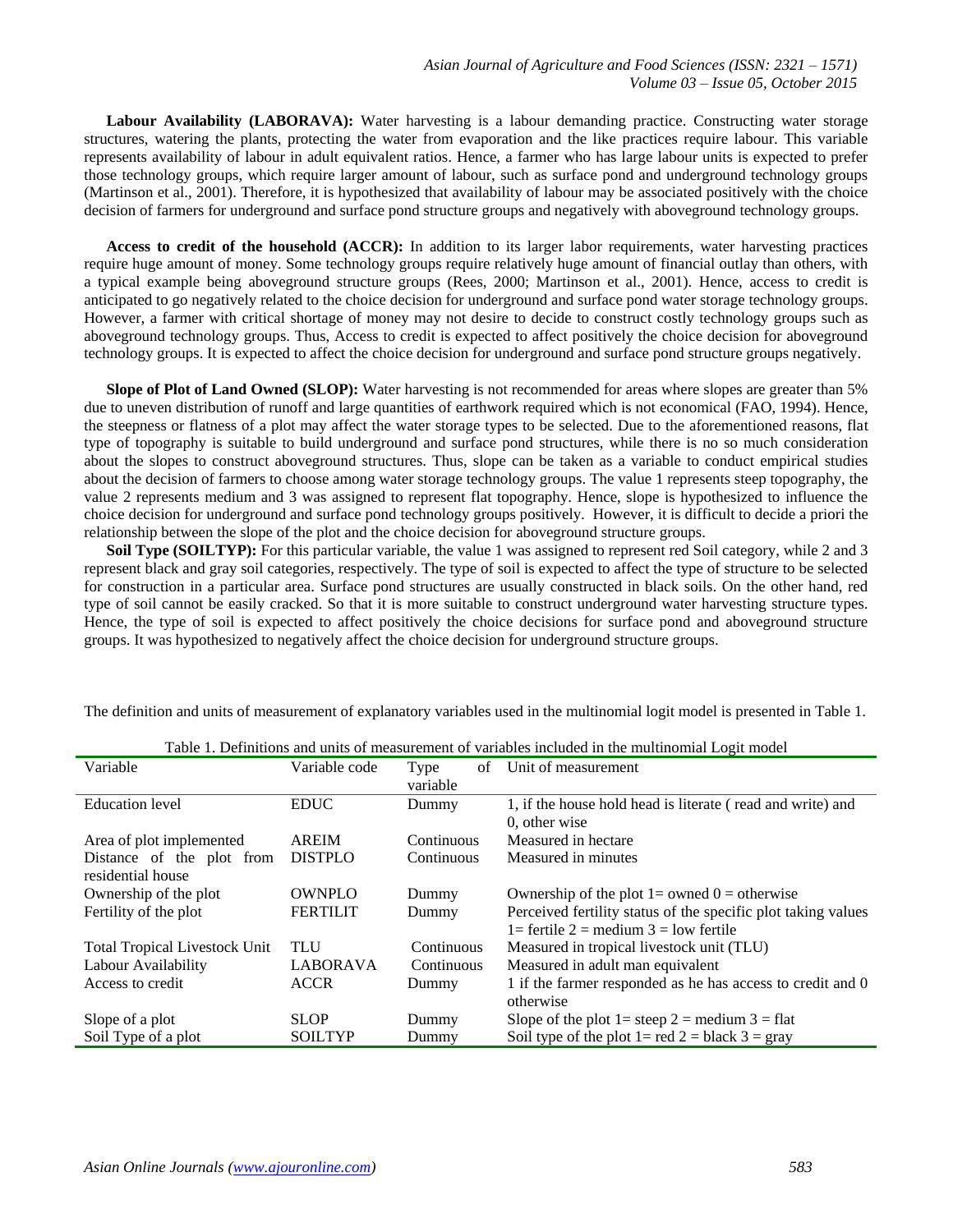#### **2.3. Sampling Design and Data Collection**

Both primary and secondary data were collected in the survey. The primary data were collected from 200 sample household heads through conducting formal survey based on structured questionnaire that was prepared. Personal observation and group discussions were also made. Secondary data were collected from the different records, strategic plans, seasonal and annual reports, and previous studies. Three stage sampling technique was used to draw the sample respondents of the study. In the first stage, 3 districts which have good experience in implementing water harvesting technologies were purposely selected. This has been done based on the discussion with the zone agricultural and rural development department. Secondly, from each district 2 Kebeles and a total of 6 Kebeles were selected randomly. Finally, Sample respondents from each kebele were selected randomly and a total of 200 sample farm households were selected

#### **2.4. Analytical Methods**

Both descriptive statistics and econometric model were employed to analyze the collected data. Descriptive statistics such as mean, standard deviation and percentage were used. In addition multinomial logit model was used to analyze the choice decision of households among alternative water harvesting storage structure groups.

In choosing water harvesting storage structure groups, there is no natural ordering in the alternatives. In such conditions unordered choice models can be motivated by a random utility model (Green, 2000). Therefore, a choice has to be made between multinomial probit and logit models. A multinomial probit model is less restrictive than the multinomial logit model. However, the multinomial probit model is gained at considerable computational expenses. Therefore, multinomial logit can be used for studying choice of farmers among water harvesting structure groups.

Following Green (2000), the multinomial logit was used to determine factors affecting farmers' preference among alternative water harvesting storage structure groups. The model is specified as follows:

$$
P(Y=j) = \frac{e^{\beta_0 X_i}}{e^{\beta_1 X_i + \dots + \beta_j X_i}} e
$$

Where  $Y = 0$  No preference among the alternatives

- $Y = 1$  prefer underground alternatives
- $Y = 2$  prefer aboveground alternatives
- $Y = 3$  prefer surface pond structure alternative

The estimated equations provide a set of probabilities for the  $j+1$  choice for a decision maker.

Before proceeding, we must remove indeterminacy in the model. If we define  $\beta_i = \beta_i + q$  for any vector q, then the identical set of probabilities result because the terms involving q will drop out. A convenient normalization that solves the problem is to assume that  $\beta_0 = 0$  (Green, 2000).

Therefore, the probabilities are Prob(Y=j) =  $\frac{e^{\beta_j X_j}}{1-\beta_j}$  $\frac{e^{-\beta}$ ,  $\frac{\beta}{\beta}$ ; for j=1,2,...j

$$
\text{Prob}(Y=0) = \frac{1}{\sum e^{\beta_j X_j}} X_j
$$

#### **3. RESULT AND DISCUSSION**

#### **3.1. Descriptive Analysis**

For this study, water storage structures were grouped into three categories. These were aboveground, underground, and surface pond structure groups. These categories at the moment are being practiced in the study area. Respondents were asked to reveal their preferences among water storage technology groups. Of the total respondents, 17 respondents or 8.5% preferred aboveground structure groups. 41 respondents or 20.5% respondents wanted to have underground structures and 20 respondents or 10% preferred to have surface pond structure groups. The rest 122 respondents or 61% has no any preferences. This implies that the need of strengthen the introduction of technologies.

Respondents were also asked their reasons for preferring a specific group. Farmers who preferred aboveground type of structures reported that, the aboveground structures are preferable due to their convenient to work and manage; whereas underground type of structures are difficult to dig deep specially for stony plots to construct.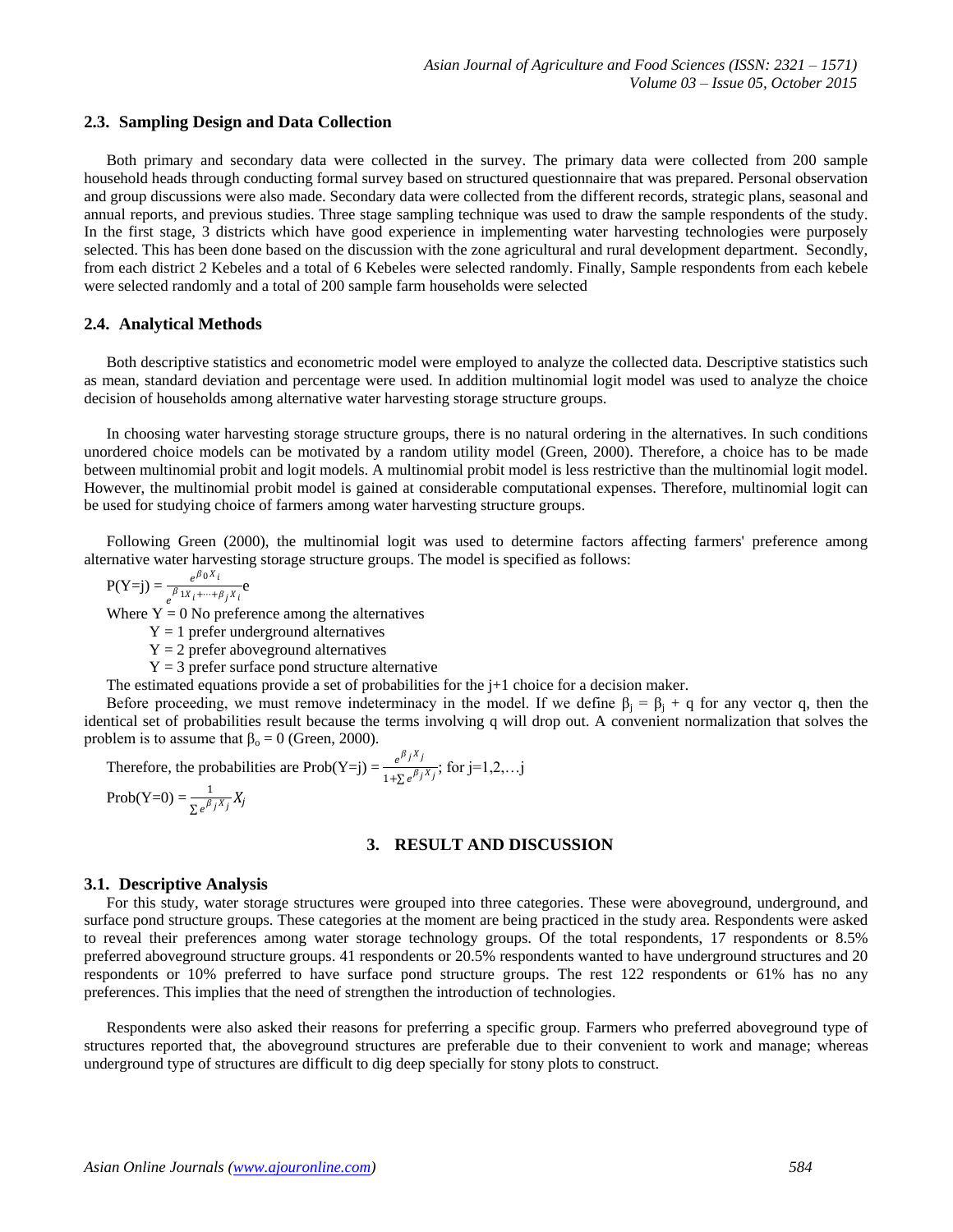Those who prefer the underground structure group on the other hand articulated their preferences as underground structures prevent evaporation. Surface pond structure demanders on the other hand, have their own reasons for their preferences. Most surface pond preferring farmers said that this structure group is the most suiting structure type for their plot because as their plot has black soil and less costly as compared to other structures.

The average age of the sample household heads was found to be 45.69 years ranging from 22 to 82 years with standard deviation of 12.10. Of the total sample household heads 47 percent of them have an age of greater than 45 years. The family size of the sample households ranges from 2 to 12 persons, with a mean of 6.2 persons and standard deviation of 1.92. About 63 percent of the total sample households have a family size of above 5 persons per household head (Table 2).

The age structure of family members of sample household heads indicated that 40% of them were below the age of 15, 59% economically active (working age groups) and the rest 1% were aged. The survey result indicated that among the total sample household heads, 94% were male and 6% of them were female. The marital status of household heads showed that 94%, 1.5%, 2% and 2.5% of them were married, single, divorced and widowed, respectively.

Concerning the educational level of sample household heads, the survey results indicated that about 31% of the total respondents are illiterates, while the rest 69% of the respondents had various educational levels ranging from the ability to read and write up to 12th grade

The available family labour was calculated in terms of man equivalent following Storck *et al*.(1991). The average available labour was estimated to be 3.4 man-days for sample households, about 67% of total respondents reported that they face labour shortage during peak agricultural production periods and used hired casual (temporary) labour to solve the problem of labour shortage.

The average number of own farm plots for sample households was found to be 3.63with a standard deviation of 1.44 ranging from one to seven for sample households. The majority of the sample households (75%) have more than two farm plots. The soil colour of the farm plots have also been identified as red, black and brown colours. Of the total 727 farm plots managed by sample households 295 (40.5%), 331(45.6%) and 101(13.9%) farm plots were classified as red, black and brown, respectively. Red soil categories are more suitable to construct underground structure groups while ponds are usually built in black soil categories. The average size of livestock in TLU was found to be 5.38, with a standard deviation of 3.08, About 51% of total sample household heads has more than 5 TLU sizes of livestock.

Slope is one of the physical characteristics of farm plots which affect the decision to use water harvesting practices. Thus, Sample household heads were asked to classify their farm plots as flat, medium and steep based on their judgment. According to their classification from a total of 727 farm plots managed by sample household heads, 204(28.1%), 338(46.5%) and185 (25.4%) farm plots were classified as flat, medium and steep respectively.

The maximum plot area was 1.25 hectares while the minimum was 0.03 hectare. The mean plot size is found to be 0.3 hectare with a standard deviation of 0.17. The distance of a plot from homestead is estimated to range from a minimum of 1 to a maximum of 90 minutes far from their residence. The mean distance of farm plot from residence is 21.5 minutes with a standard deviation of 16.2.

Plot ownership shows the status of ownership or holding of a specific plot. From the total 727 sample plots, sample household farmers owned 588 plots or 80.8% and the rest 139 plots or 19.2% were obtained by other means like hiring, share cropping from other farmers.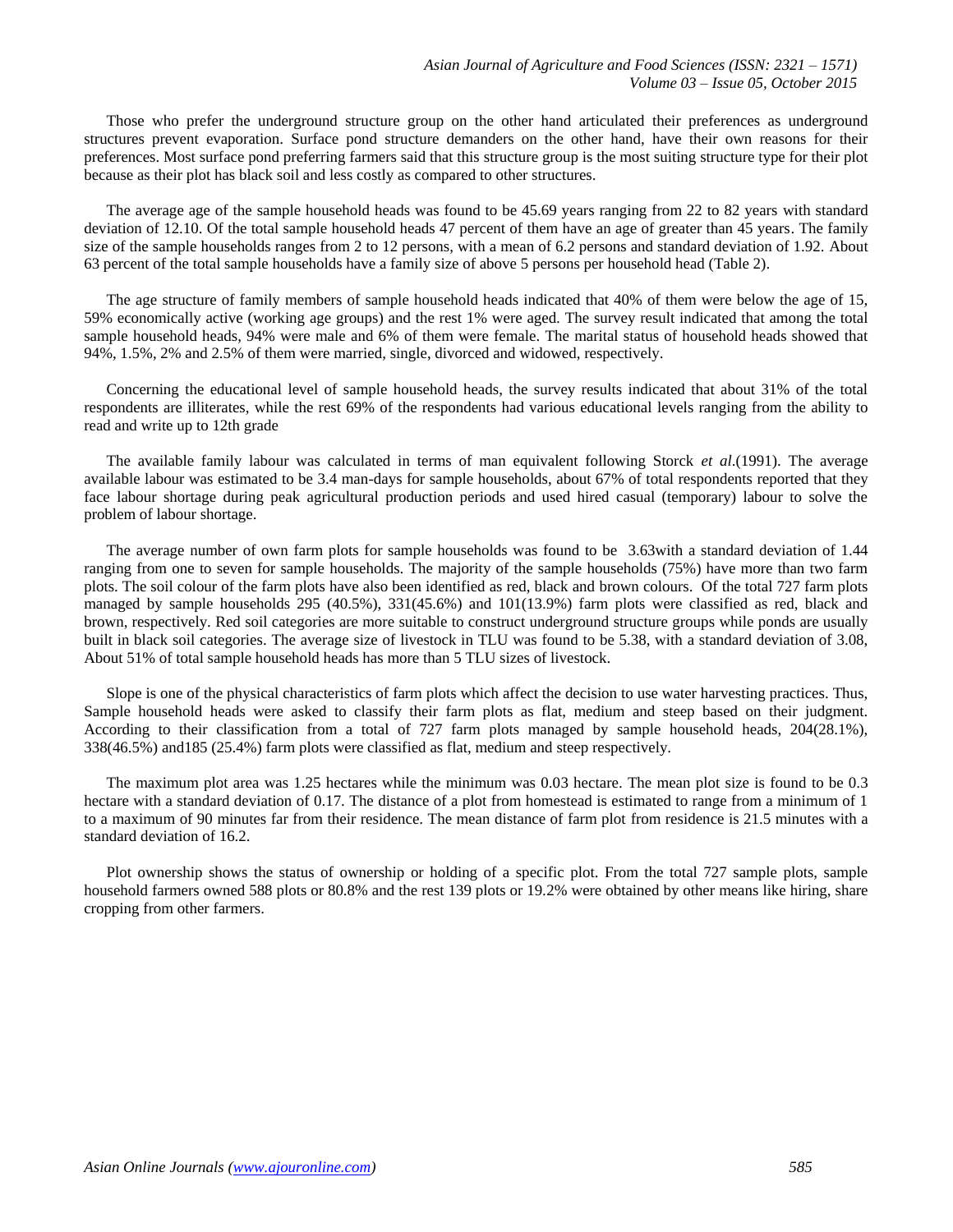*Asian Journal of Agriculture and Food Sciences (ISSN: 2321 – 1571) Volume 03 – Issue 05, October 2015*

| Independent     | (I)              | $\left( \mathrm{J}\right)$ | Mean              | Std. Error | Sig.      |
|-----------------|------------------|----------------------------|-------------------|------------|-----------|
| Variable        | <b>STRUCTURE</b> | <b>STRUCTURE</b>           | $Difference(I-J)$ |            |           |
| <b>PLOAREA</b>  |                  | ∍                          | $-0.0002$         | 0.034      | 0.995     |
|                 |                  |                            | $-0.108$          | 0.042      | $0.013**$ |
|                 |                  |                            | $-0.108$          | 0.052      | $0.044**$ |
| <b>DISTPLO</b>  |                  |                            | 2.04              | 3.94       | 0.606     |
|                 |                  | 3                          | 4.98              | 3.4        | 0.157     |
|                 |                  |                            | 2.94              | 2.70       | 0.284     |
| <b>TTLU</b>     |                  |                            | $-1.07$           | 0.95       | 0.266     |
|                 |                  |                            | 0.09              | 0.93       | 0.923     |
|                 |                  |                            | 1.16              | 0.95       | 0.230     |
| <b>LABORAVA</b> |                  |                            | $-0.26$           | 0.40       | 0.520     |
|                 |                  |                            | $-0.05$           | 0.39       | 0.900     |
|                 |                  | 3                          | 0.215             | 0.45       | 0.634     |

\*\*The mean difference is significant at the .05 levels.

Source: results of mean comparison

As shown in Table 3 above the mean difference between underground and surface pond as well as aboveground and surface pond structure groups with respect to a variable of area of the plot is significant at 5% probability level.

Preference decisions for the three groups of water storage technology groups are not only dependent on mean differences of continuous variables. It is also highly affected by frequency differences of discrete variables. For this frequency differences of discrete variables were tested using chi-square test. The result is presented in Table 4 below.

| Variables       | Score | No Choice | Under  | Tuble 5: Results of em square tests for discrete variable<br>Above | Surface | Total | Chi-Square |
|-----------------|-------|-----------|--------|--------------------------------------------------------------------|---------|-------|------------|
|                 |       |           | Ground | Ground                                                             | Pond    |       |            |
| <b>FERTILIT</b> |       | 54        | 33     | 18                                                                 | 4       | 109   | 52.12***   |
|                 |       | 233       | 98     | 29                                                                 | 47      | 407   |            |
|                 |       | 156       | 18     | 15                                                                 | 22      | 211   |            |
| <b>SOILTYP</b>  |       | 131       | 80     | 44                                                                 | 40      | 295   | 34.39***   |
|                 |       | 225       | 65     | 15                                                                 | 26      | 331   |            |
|                 |       | 86        | 3      | 4                                                                  | 8       | 101   |            |
| <b>SLOP</b>     |       | 116       | 43     | 4                                                                  | 22      | 185   | 15.79***   |
|                 |       | 200       | 62     | 40                                                                 | 36      | 338   |            |
|                 |       | 127       | 43     | 18                                                                 | 16      | 204   |            |
| <b>OWNPLO</b>   |       | 321       | 132    | 62                                                                 | 73      | 588   | 74.42***   |
|                 | 0     | 121       | 17     |                                                                    | 0       | 139   |            |

Table 3. Results of chi-square tests for discrete variable

\*\*\* Significant at 1% probability level

Source: results of Chi-square test

As shown in the table 3 above the results of the Chi-square test indicates that all variables are significant at 1% probability level.

Regarding the cost evaluation of water harvesting technologies the majority about 63 percent of respondents assumed that the cost is very high. This might have an influence to decide to participate on use of WHT. From the total respondents 61.5% and 23.5% of respondents reported that the financial problem & lack of technical skills are the main problems they expect if a person wants to construct WHT respectively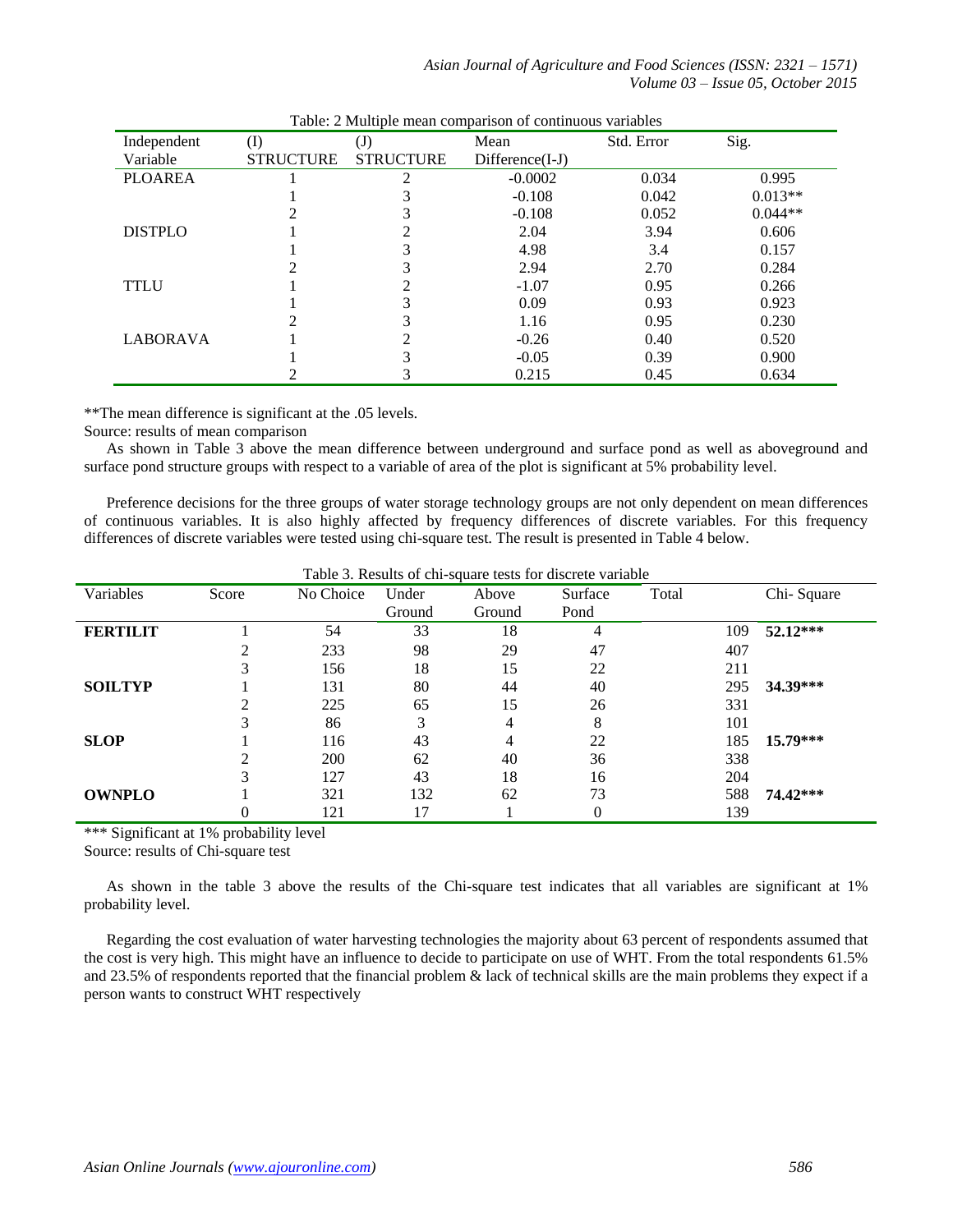| s/n | Evaluation on cost | Number | $\%$ |
|-----|--------------------|--------|------|
|     | Very high          | 125    | 62.5 |
| ∠   | High               | 37     | 18.5 |
|     | Medium             | 27     | 13.5 |
|     | Low                |        |      |
|     | No response        |        | 2.5  |
|     | Total              | 200    | 100  |

Table 4: Distribution of respondents by their evaluation on cost of water harvesting matters

## **3.2.Econometrics Analysis**

## **3.2.1. Determinants of the choice preference of different water storage structure groups**

The major objective of this section is to identify the determinants for the choice decision of sample households among different water storage structure groups. Before estimating the model using hypothesized variables, it is crucial to check the problem of multicollinearity or association among potential explanatory variables. Towards this, multicollinearity problem for continuous explanatory variables was assessed using a technique of variance inflation factor (VIF) and the degree of association between each dummy/discrete variable was also assessed using contingency coefficient. Finally, the variables were considered for further analysis after verifying that multicollinearity is not a problem.

Multinomial logit-model was used to analyze the determinants of choice of Water Harvesting Technologies and SPSS-20 Econometric software was also employed to run the model. The unit analysis was plot level analysis for multinomial logitmodel because of the fact that choice decision behavior of users varies depending on the plot characteristics such as soil type, slope, distance, plot area and other related plot characters.

Generally, ten (10) explanatory variables were included in the model to identify the determinants for the choice decision of sample households among different water storage structure groups. The various goodness of fit of measures was checked and validate that the model fits the data. The chi-square value of a likelihood ratio is significant at less than one percent level of significance. This confirms the joint significance of the explanatory variables included in the model and shows existence of useful information in the estimated model.

The maximum likelihood Econometric Estimation method was used to estimate the coefficients of the explanatory variables. The result of multinomial logit model is presented in table 5.

The results indicated that, among the 10 hypothesized explanatory variables included in the model, only five variables namely educational level of the household head (EDUC), Access to credit (ACCR), area of a farm plot (AREIM), distance of the plot from residence (DISTPLO), fertility of a farm plot (FERTILIT) and type of soil (SOILTYP) were found to be significantly affecting the choice decision for underground at the conventional probability levels in the study area. Two variables Access to credit (ACCR) and type of soil (SOILTYP) were also affect the choice decision aboveground structures. Similarly; three variables namely; area of a farm plot (AREIM), distance of the plot from residence (DISTPLO) and slope of the plot (SLOP) were found to be affecting the choice decision of surface pond. The effect of some significant variables is not similar for the three structure groups. Some may be highly significant to affect the choice decision for a particular group and may be insignificant for the other groups. The coefficients of other variables which were not statistically significant at the conventional probability levels implying that they were less important in effecting the choice decisions of a farmer.

Education level is significant to affect the decision for underground structure groups at 10% probability level but insignificant to affect the choice decision for aboveground and surface pond structure groups. The coefficients in all the three groups were found to be positive. The result shows that literacy of the head of the household enables him to identify and to select convenient structure group. The odds ratio 0.419 for the underground structure group indicate that keeping the other things being constant, the decision to choose underground structure groups gets increasing by 0.419 as a household head is literate.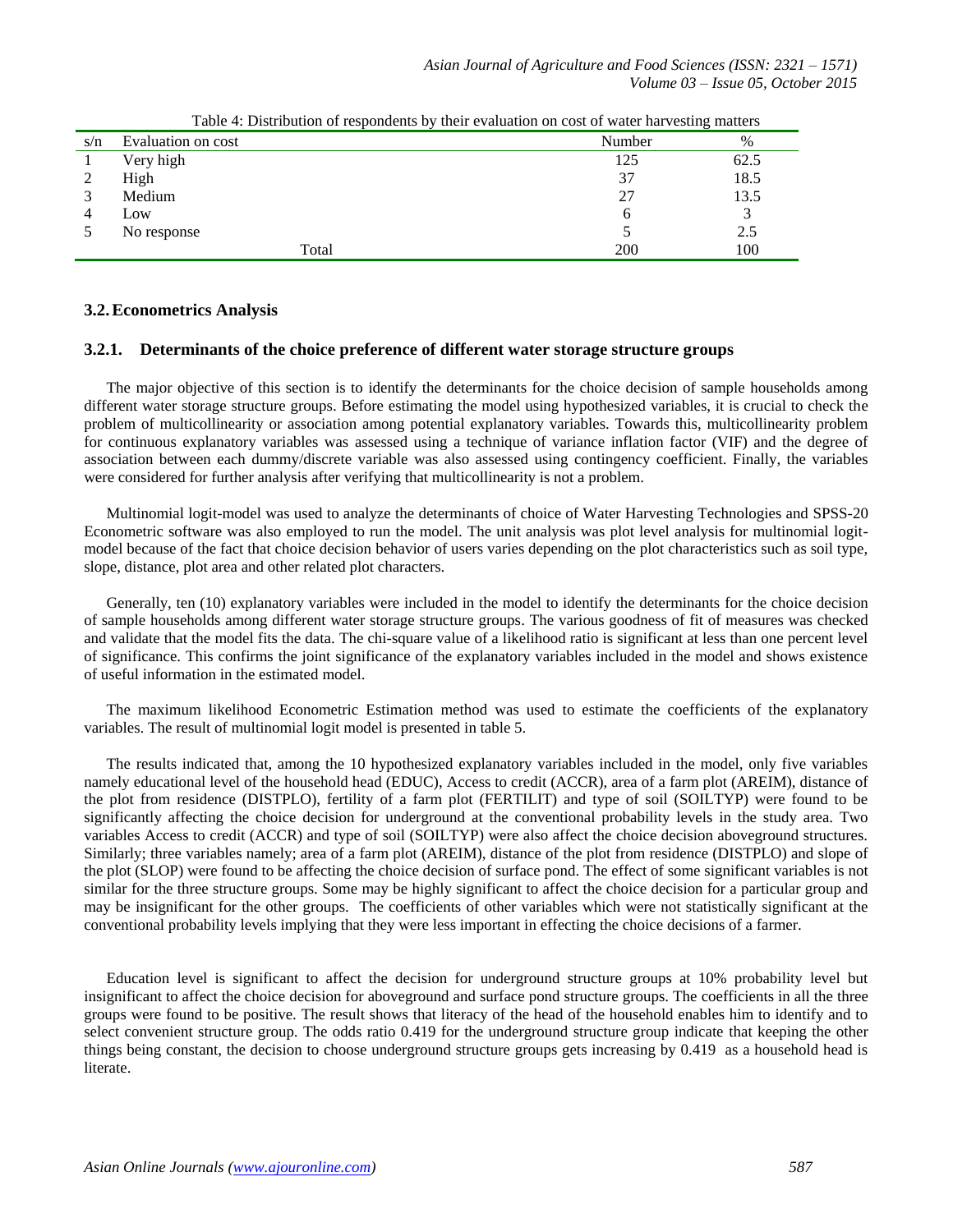Access to credit is significant at 10% and 5% significant level to affect the choice decision for underground and above ground structure group respectively. The coefficients capture the sign of negative for underground and positive sign for above ground structures. As responded by respondents aboveground structure groups generally require large amount of money when compared with the other two groups .The odds ratio 0.245 for underground structure indicate keeping the other things being constant, the decision to choose underground structure groups decreases by a factor of 0.245 as a household gets access to credit. Similarly, the odds ratio 0.103 for above ground structure indicates that the choice decision in favor of aboveground structure group gets increasing by a factor of 0.103 as a household gets access to credit.

| Table 5: Parameter estimates of the multinomial logistic regression |                 |              |       |            |              |  |
|---------------------------------------------------------------------|-----------------|--------------|-------|------------|--------------|--|
| Variables                                                           |                 | $\, {\bf B}$ | Wald  | Sig.       | Exp(B)       |  |
|                                                                     |                 |              |       |            | (odds ratio) |  |
|                                                                     | Intercept       | 0.517        | 0.127 | 0.722      |              |  |
|                                                                     | <b>EDUC</b>     | 0.870        | 3.782 | $0.052*$   | 0.419        |  |
|                                                                     | <b>LABORAV</b>  | 0.113        | 0.507 | 0.476      | 1.120        |  |
|                                                                     | <b>ACCR</b>     | $-1.407$     | 3.626 | $0.057*$   | 0.245        |  |
|                                                                     | <b>TLU</b>      | $-0.032$     | 0.213 | 0.645      | 1.033        |  |
|                                                                     | <b>AREIM</b>    | $-1.995$     | 1.768 | 0.184      | 0.136        |  |
| Underground Water                                                   | <b>DISTPLOT</b> | $-0.030$     | 3.601 | $0.058*$   | 0.970        |  |
|                                                                     | <b>FERTILIT</b> | $-0.914$     | 7.044 | $0.008***$ | 2.494        |  |
|                                                                     | <b>OWNPLO</b>   | 0.639        | 1.015 | 0.314      | 1.894        |  |
|                                                                     | <b>SOILTYP</b>  | $-0.883$     | 7.024 | $0.008***$ | 0.414        |  |
|                                                                     | <b>SLOP</b>     | 0.029        | 0.009 | 0.925      | 1.029        |  |
|                                                                     | Intercept       | $-16.848$    | 0.000 | 0.995      |              |  |
|                                                                     | <b>EDUC</b>     | 0.012        | 0.000 | 0.986      | 1.013        |  |
|                                                                     | <b>LABORAV</b>  | $-0.248$     | 1.369 | 0.242      | 1.282        |  |
|                                                                     | <b>ACCR</b>     | 2.271        | 6.014 | $0.014**$  | 0.103        |  |
| Above ground                                                        | <b>TLU</b>      | 0.088        | 1.025 | 0.311      | 1.091        |  |
|                                                                     | <b>AREIM</b>    | 2.590        | 1.387 | 0.239      | 0.075        |  |
|                                                                     | <b>DISTPLOT</b> | $-0.023$     | 0.887 | 0.346      | 0.977        |  |
|                                                                     | <b>FERTILIT</b> | 0.778        | 2.522 | 0.112      | 2.178        |  |
|                                                                     | <b>OWNPLO</b>   | 17.018       | 0.000 | 0.995      | 24586362.898 |  |
|                                                                     | <b>SOILTYP</b>  | 1.382        | 6.497 | $0.011**$  | .251         |  |
|                                                                     | <b>SLOP</b>     | 0.297        | 0.444 | 0.505      | 1.345        |  |
|                                                                     | Intercept       | $-32.024$    | 0.000 | 0.989      |              |  |
|                                                                     | <b>EDUC</b>     | .837         | 1.273 | 0.259      | 2.310        |  |
| <b>Surface Pond</b>                                                 | <b>LABORAV</b>  | 0.035        | 0.025 | 0.874      | 1.036        |  |
|                                                                     | <b>ACCR</b>     | $-16.543$    | 0.000 | 0.976      | 15300594.137 |  |
|                                                                     | <b>TLU</b>      | $-0.117$     | 1.094 | 0.296      | 0.889        |  |
|                                                                     | <b>AREIM</b>    | 3.343        | 4.929 | $0.026**$  | 28.312       |  |
|                                                                     | <b>DISTPLOT</b> | 0.083        | 7.229 | $0.007***$ | 0.921        |  |
|                                                                     | <b>FERTILIT</b> | 0.555        | 1.308 | 0.253      | 0.574        |  |
|                                                                     | <b>OWNPLO</b>   | 17.579       | 0.000 | 0.994      | 43092307.721 |  |
|                                                                     | <b>SOILTYP</b>  | 0.406        | 0.952 | 0.329      | 0.666        |  |
|                                                                     | <b>SLOP</b>     | 0.858        | 4.188 | $0.041**$  | 0.424        |  |
|                                                                     |                 |              |       |            |              |  |

\*\*\*;\*\*  $&$  \* Significant at 1%; 5% and 10% probability level respectively; -2 Log Likelihood = 331.51

Area of the plot affects the choice decision for surface pond structure group positively and significantly at 5% significant level. It indicates that surface pond structure require relatively larger area as compared others. The odds ratio 28.312 for this variable in surface pond structure group indicate that keeping the influences of other factors constant, the decision in favor of the surface pond structure group increases by a factor of 28.312 as plot size increases by one unit.

Distance of the plot from homestead is significant at 10% and 1% significant level to affect the choice decision for underground and surface pond structure groups respectively but insignificant for above ground structure group. The parameter gets negative in underground and positive in surface pond structure groups. The result fits with the idea in the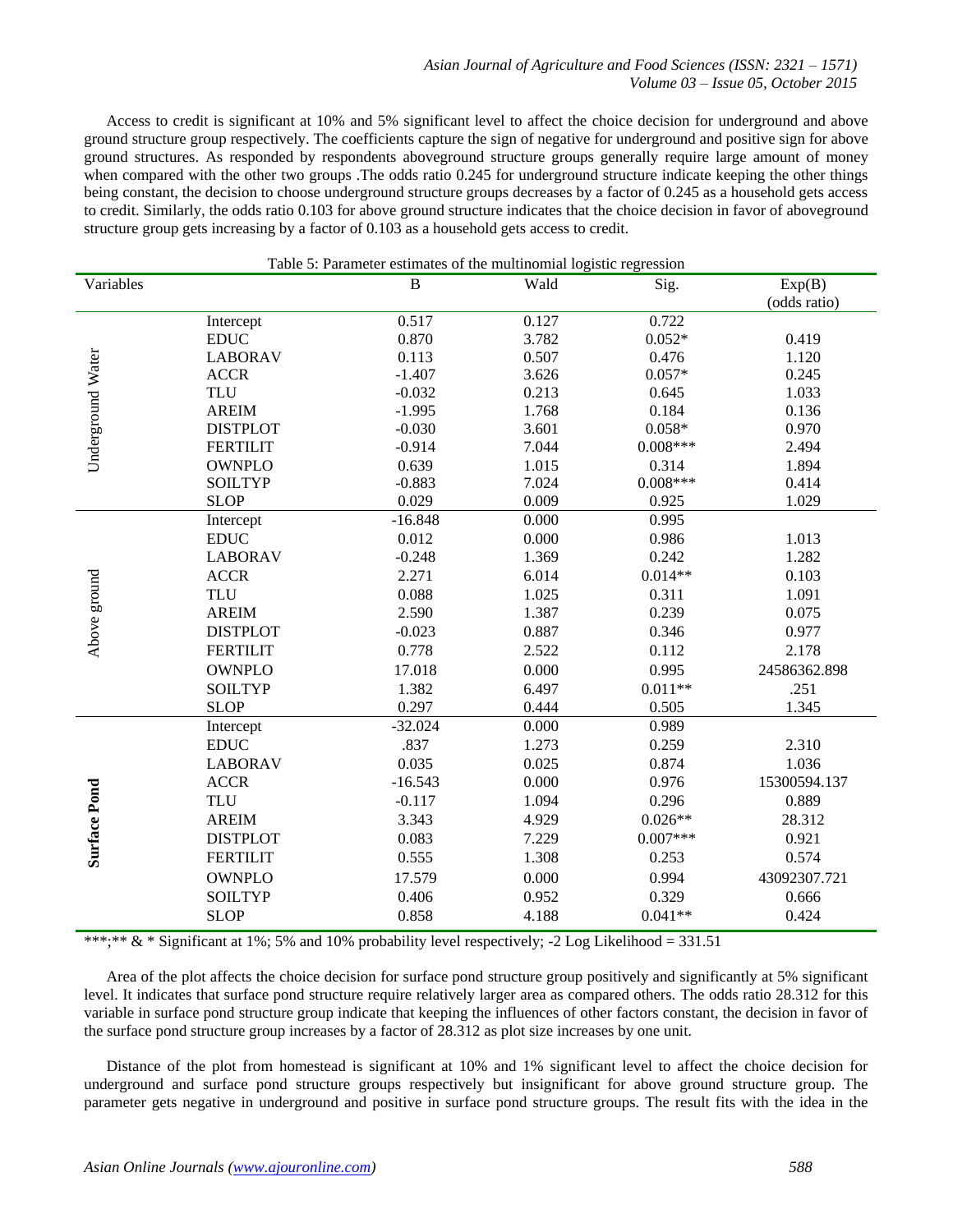hypothesis. The negative sign of the coefficients for underground structure indicating that as the distance of a plot from the residence is far, users are not interested to construct underground structure groups.

The odds ratios 0.970 for the underground indicate that keeping the influences of other factors constant, the choice for underground structure group's decrease by the rate of 0.970 as distance of the plot far from the residence by one additional minute. While, the odds ratio 0.921 for the surface pond structure groups indicates that the choice decision in favor of surface pond structure group gets increasing by a factor of 0.921 as distance of the plot far from the residence by one additional minute.

Fertility of the plot refers to the fertility status of the plot on which water harvesting structure is to be constructed. This variable affects the choice decision of underground structure groups negatively and significantly 1% probability level. The negative sign shows that underground water harvesting structure is mostly constructed in fertile plots for the purpose of crop production. While; aboveground and surface pond types can be built in both fertile and infertile plots for different purposes (crop production, drinking water). That is why fertility of plots is not so much concerns of respondents to construct the two structure groups. The odds ratio 2.494 shows that the decision to construct the underground structure groups gets decreasing by a factor of 2.494 as fertility level decreases by a unit category.

Soil type of the plot is significant at 1% and 5% significant level to affect the choice decision for underground and above ground structure groups respectively but insignificant for surface pond structure group. The coefficients get a negative sign for underground structure and the positive sign for aboveground structure groups. This means that red soils are more preferable to construct underground structure groups. This is what mostly done in the study area The odds ratio 0.414 in underground structure group indicates that holding other things being constant, the choice decision in favor of underground structure group decreases by a factor of 0.414 per unit change in the soil category. Similarly, the decision in favor of above ground structure group increases by a factor of 0.251 per unit change in the soil category.

Slope of the plot affects positively and significantly the choice decision for surface pond structure groups at 5% significant level and insignificant to affect the choice decision for underground and aboveground structure group. Users usually prefer to construct underground and surface pond structure groups in plots having flat topography mainly to avoid or to minimize the large earth works required to construct them. The odds ratio 0.424 in the surface pond structure group indicate that holding other factors being constant, the choice decision in favor of the surface pond structure group increases by a factor of 0..424 as the steepness of the slope decreases by one category unit.

## **4. CONCLUSION AND RECOMMENDATIONS**

The effect of agriculture in the overall economy of the country is high. Hence a desperate need for increasing productivity of Ethiopian agriculture paramount important. To do this; among others, this requires overcoming the moisture stress problem, which is believed to play a pivotal role in the agricultural development of the country.

Currently, the government of Ethiopia has tried to adopt the household level water harvesting ponds, shallow and deep well development as one strategy of the country's irrigation development in order to alleviate the problem of food security and enhance the overall growth of the rural economy. This is clearly stated in the policy document of Agricultural Development Led Industrialization (ADLI), by saying that in drought-prone areas, agricultural production, among others, can be increased through the development of water harvesting irrigation by providing the necessary farm inputs, credit facilities and extension services.

The finding of this study, therefore, would provide first hand information on the factors determining the choice of preference of farmers among water harvesting technologies for different governmental, nongovernmental organizations, extension agents working in the study area and other similar areas.

The result of the study showed that the perception of the concerned experts and political leaders on the importance of expanding small scale irrigation schemes through water harvesting practices for sustained development of the agricultural sector has been becomes growing. However, the perception of farmers and development agents on its vital importance is very low. Due to this , as observed in the field observation most of constructed water harvesting structures were not used to for crop production, rather they largely used for drinking of animals water.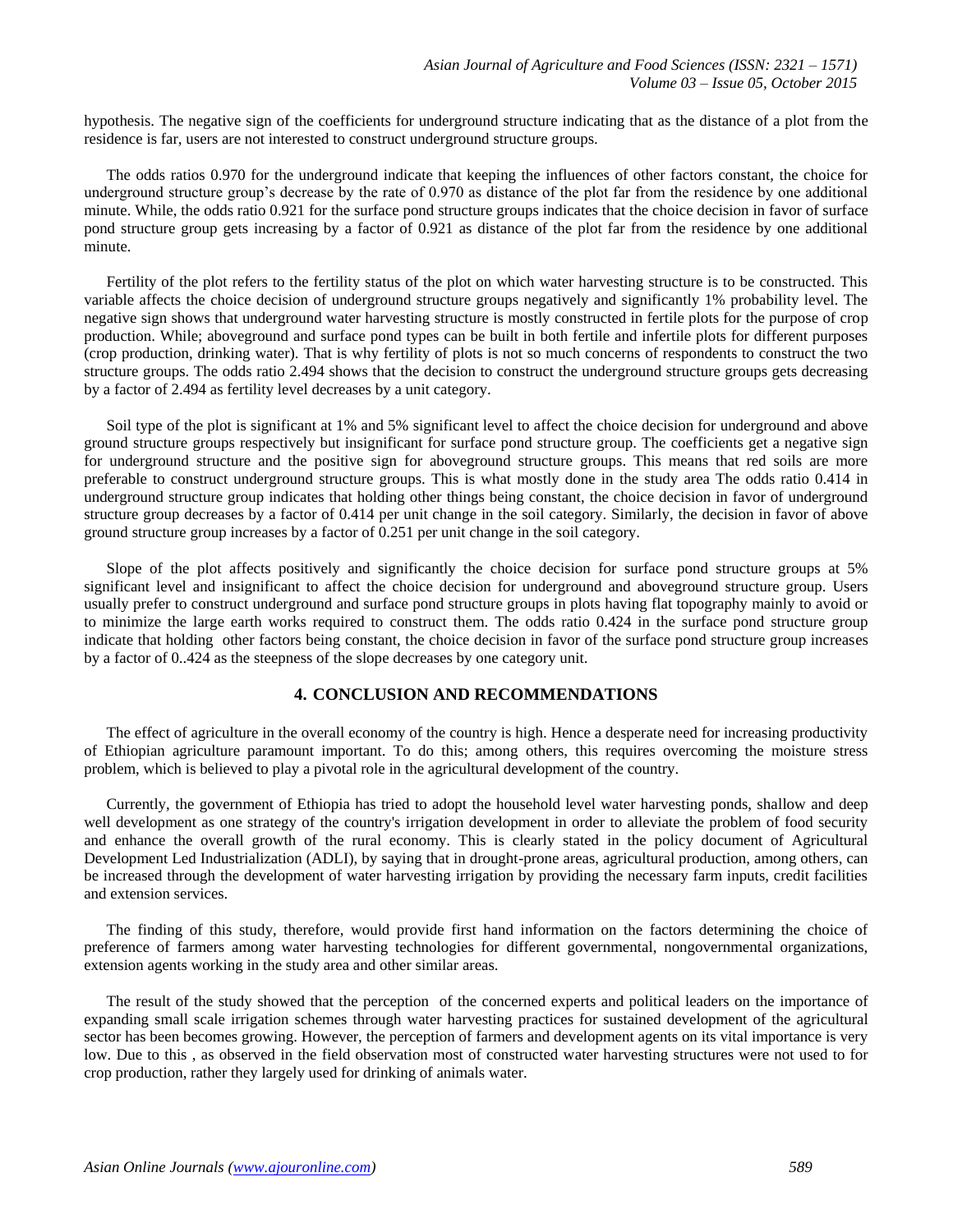The results of multinomial logit model analysis based on a sample of 200 farmers selected from three districts of east Gojjam zone namely, Motta district, Enebsiesarmider district and Enarjenawuga district in 2013 showed that among the 10 hypothesized explanatory variables included in the model, educational level of the household head, Access to credit, area of a farm plot, distance of the plot from residence, fertility of a farm plot and type of soil were found to be significantly affecting the choice decision for underground structures whereas only access to credit and type of soil affect the choice decision for aboveground structures. Similarly, area of a farm plot, distance of the plot from residence and slope of the plot were found significantly affecting the choice decision of surface pond. The magnitude and sign of the effect of some significant variables were not similar for the three structure groups. Some may be highly significant to affect the choice decision for a particular group and may be insignificant for the other groups.

Based on the findings of this study the following points need to be considered as possible policy recommendations in order to enhance the use water harvesting practices based on farmers preference;

- Regarding the cost evaluation of water harvesting technologies the majority about 63 percent of respondents perceived that the cost is very high. This might have an influence on the choice preference of farmers. Therefore, designing appropriate credit system is necessary from the concerned bodies to promote the appropriate technologies choice of farmers. In addition, Promotion of water harvesting should be done in conjunction with crops, which can be sold for cash. This can be also supported by improving marketing channels for produced crops.
- Physical characteristics of the plot are also important factors for the preference decision behavior of farm households among alternative water harvesting technology groups. Therefore, concerned bodies should develop and promoting water harvesting structure groups which best fits with physical characteristics of the particular area.
- Education is an important variable which affects the choice decision of farmers. it has positive and significant effect for choosing above ground structures. Participating farmers in training on water harvesting related issues is an essential element to make farmers choice decisions based on the enough knowledge of water harvesting technology group. This also helps to enhance the use of water harvesting technologies at farm household level.
- As observed in the field observation most of constructed water harvesting structures were not used to for crop production, rather they largely used for drinking of animals water. Thus, providing informal trainings, expanding informal education to the farming household and enhance the knowledge of development agents is paramount important. Therefore, the concerned bodies at every stage should strengthen educational opportunities through the established farmers training center for farmers and development agents; who are vital for expansion of the technology.

## **5. ACKNOWLEDGEMENT**

I sincerely thank Deberemarkos University which grants me to undertake this research. My deepest thanks also go to to all individuals (enumerators, supervisors, officials, respondents) who assisted me in the data collection process. I haven't mentioned others since they are many to be presented here but this is not to mean that their support is not significant compared to the once mentioned above, so thank you all.

## **6. REFERENCES**

- [1]. CTA, 2000. Managing dry land resources. A manual for Eastern and Southern Africa. 53p.
- [2]. Dasgupta, S., 1989. Diffusion of Agricultural Innovations in Village India. Department of Sociology and Anthropology, University of Prince Edward Island. Canada. 74-86p.
- [3]. East Gojjam Zone Department of Agriculture (ZDOA). 2012. Annual plan document for the year 2012/13(in Amharic) (unpublished). East Gojjam Zone Department of Agriculture,Debremarkos, Ethiopia.
- [4]. FAO, 1994. Water harvesting for improved crop production. Proceedings of the FAO consultation. Cairo, Egypt. 31-40p.